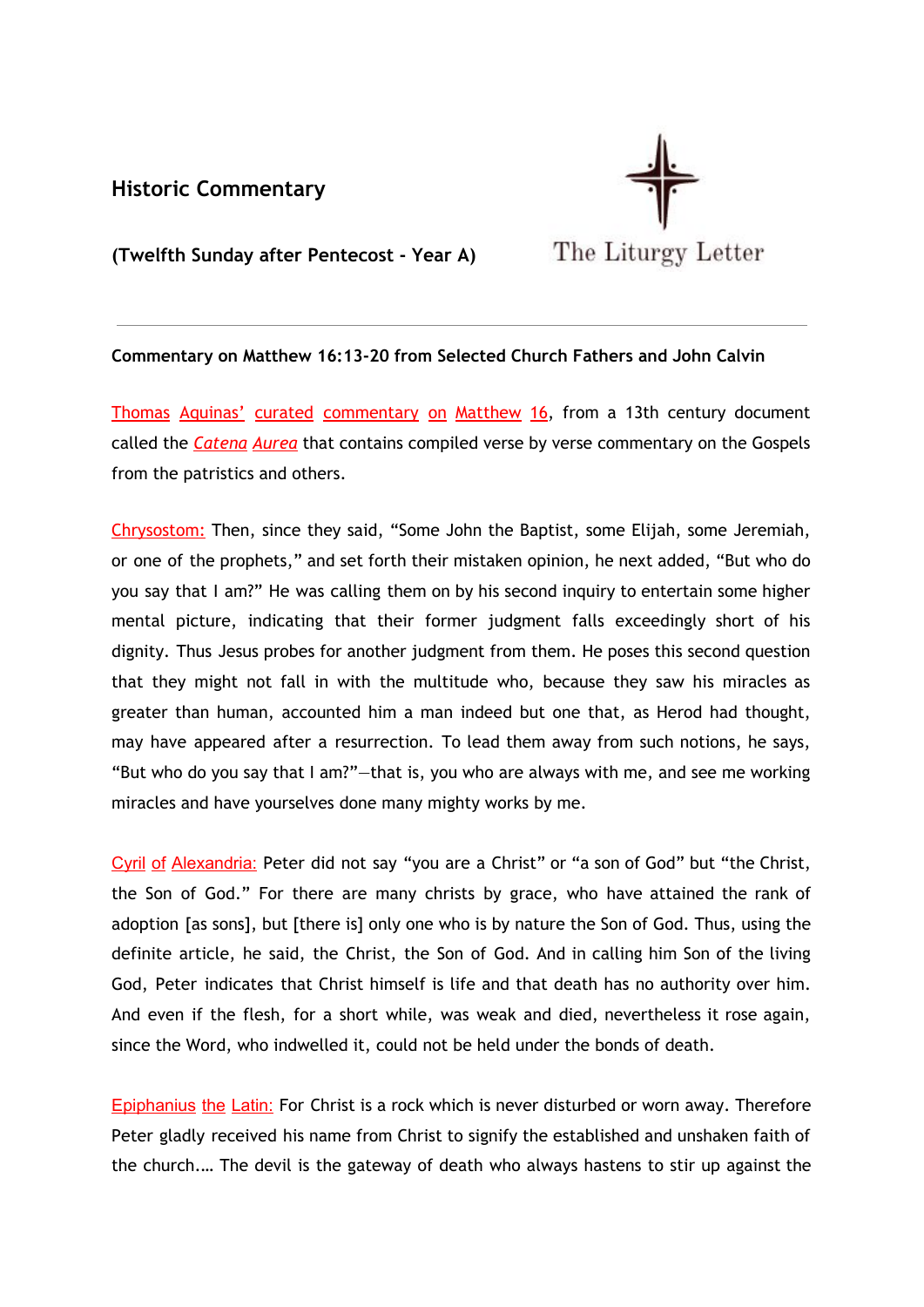holy church calamities and temptations and persecutions. But the faith of the apostle, which was founded upon the rock of Christ, abides always unconquered and unshaken. And the very keys of the kingdom of the heavens have been handed down so that one whom he has bound on earth has been bound in heaven, and one whom he has set free on earth he has also set free in heaven.

[Chrysostom:](https://en.wikipedia.org/wiki/John_Chrysostom) And why did he charge them? That when the things which offend are taken out of the way, the cross is accomplished and the rest of his sufferings fulfilled, and when there is nothing any more to interrupt and disturb the faith of the people in him, the right opinion concerning him may be engraven pure and immovable in the mind of the hearers. For in truth his power had not yet clearly shone forth. Accordingly it was his will then to be preached by them when both the plain truth of the facts and the power of his deeds were pleading in support of the assertions of the apostles. For it was by no means the same thing to see him in Palestine, now working miracles and now insulted and persecuted, especially when the very cross was presently to follow the miracles that were happening, and then to behold him everywhere in the world, adored and believed, and no more suffering anything such as he had suffered.

**[Jerome:](https://en.wikipedia.org/wiki/Jerome)** For the purpose of proclaiming, he had sent his disciples before him and ordered them to announce his arrival. But he advised them lest they say publicly that he was Jesus Christ. It seems to me to be one thing to proclaim him to be Christ, another thing to proclaim him to be Jesus Christ. Christ is a common term for the messianic dignity, while Jesus is the proper name for the Savior. It is possible that for this reason he had been unwilling to be proclaimed Jesus Christ prior to his suffering and resurrection in order that he might afterwards, when the obligation of blood had been fulfilled, at an opportune time say to his apostles, "Go and teach all nations" and the rest. And lest anyone think that this is merely our opinion and not the perceptions of the Evangelist, then what follows explains further the reasons for the prohibited proclamation.

John [Calvin:](http://www.christianitytoday.com/history/people/theologians/john-calvin.html) Vs 14. Some [say,] John the Baptist. This inquiry does not relate to the open enemies of Christ, nor to ungodly scoffers, but to the sounder and better part of the people, who might be called the choice and flower of the Church. Those only are mentioned by the disciples who spoke of Christ with respect; and yet, though they aimed at the truth, not one of them reaches that point, but all go astray in their vain fancies. Hence we perceive how great is the weakness of the human mind; for not only is it unable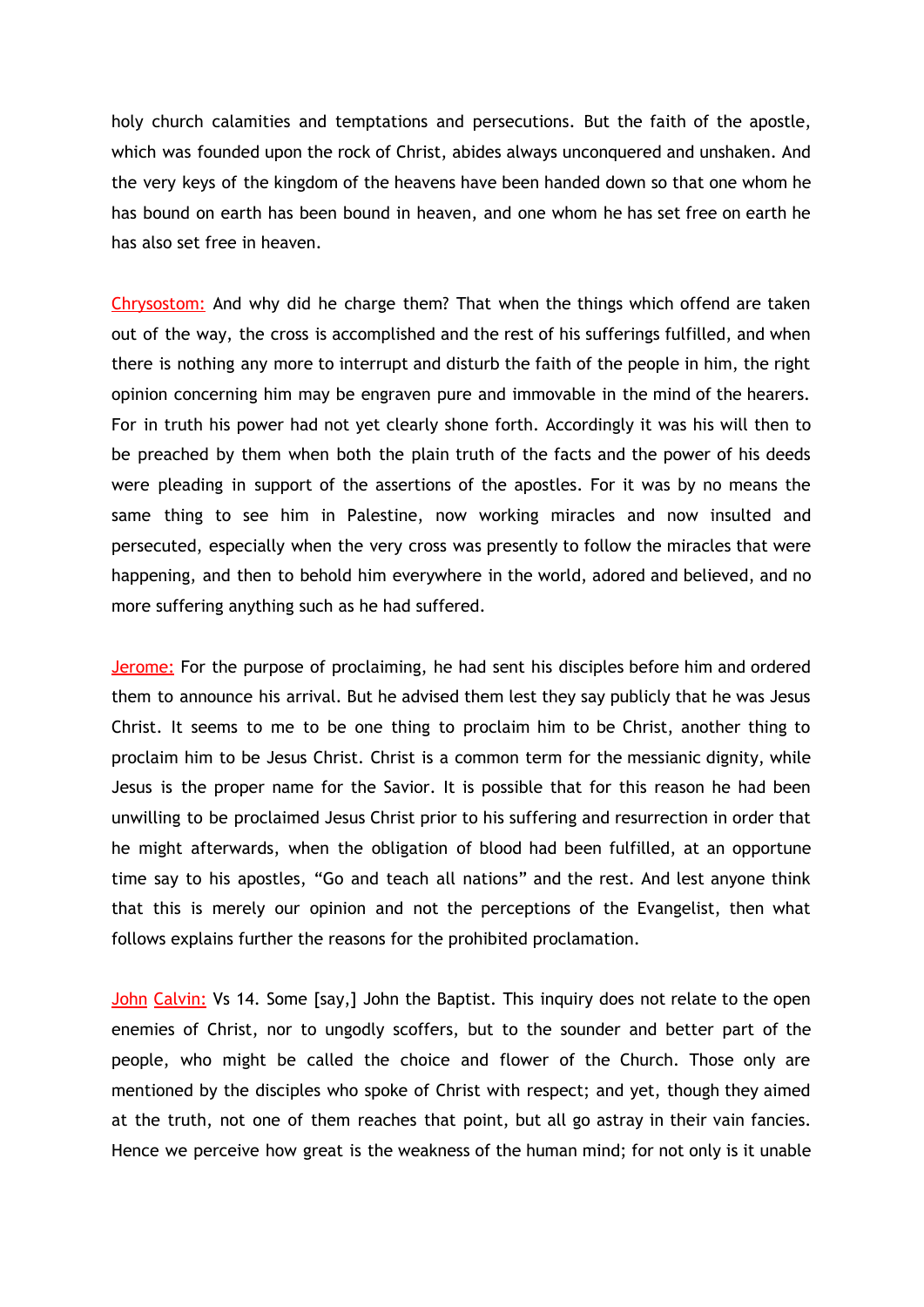of itself to understand what is right or true, but even out of true principles it coins errors. Besides, though Christ is the only standard of harmony and peace, by which God gathers the whole world to himself, the greater part of men seize on this subject as the occasion of prolonged strife.

#### Vs 15. But who do you say that I am?

Here Christ distinguishes his disciples from the rest of the crowd, to make it more fully evident that, whatever differences may exist among others, we at least ought not to be led aside from the unity of faith. They who shall honestly submit to Christ, and shall not attempt to mix with the Gospel any inventions of their own brain, will never want the true light. But here the greatest vigilance is necessary, that, though the whole world may be carried away by its own inventions, believers may continually adhere to Christ.

# Vs 16. Thou art the Christ.

The confession is short, but it embraces all that is contained in our salvation; for the designation Christ, or Anointed, includes both an everlasting Kingdom and an everlasting Priesthood, to reconcile us to God, and, by expiating our sins through his sacrifice, to obtain for us a perfect righteousness, and, having received us under his protection, to uphold and supply and enrich us with every description of blessings. Mark says only, Thou art the Christ. Luke says, Thou art the Christ of God But the meaning is the same; for the Christs (χριστοί) of God was the appellation anciently bestowed on kings, who had been anointed by the divine command. And this phrase had been previously employed by Luke, (2:26,) when he said that Simeon had been informed by a revelation from heaven that he would not see death before he had seen the Lord's Christ For the redemption, which God manifested by the hand of his Son, was clearly divine; and therefore it was necessary that he who was to be the Redeemer should come from heaven, bearing the impress of the anointing of God. Matthew expresses it still more clearly, Thou art the Son of the living God; for, though Peter did not yet understand distinctly in what way Christ was the begotten of God, he was so fully persuaded of the dignity of Christ, that he believed him to come from God, not like other men, but by the inhabitation of the true and living Godhead in his flesh. When the attribute living is ascribed to God, it is for the purpose of distinguishing between Him and dead idols, who are nothing, (1 Corinthians 8:4.)

### Vs 17. Blessed art thou, Simon Bar-Jona.

As this is life eternal, to know the only true God, and him whom he hath sent, Jesus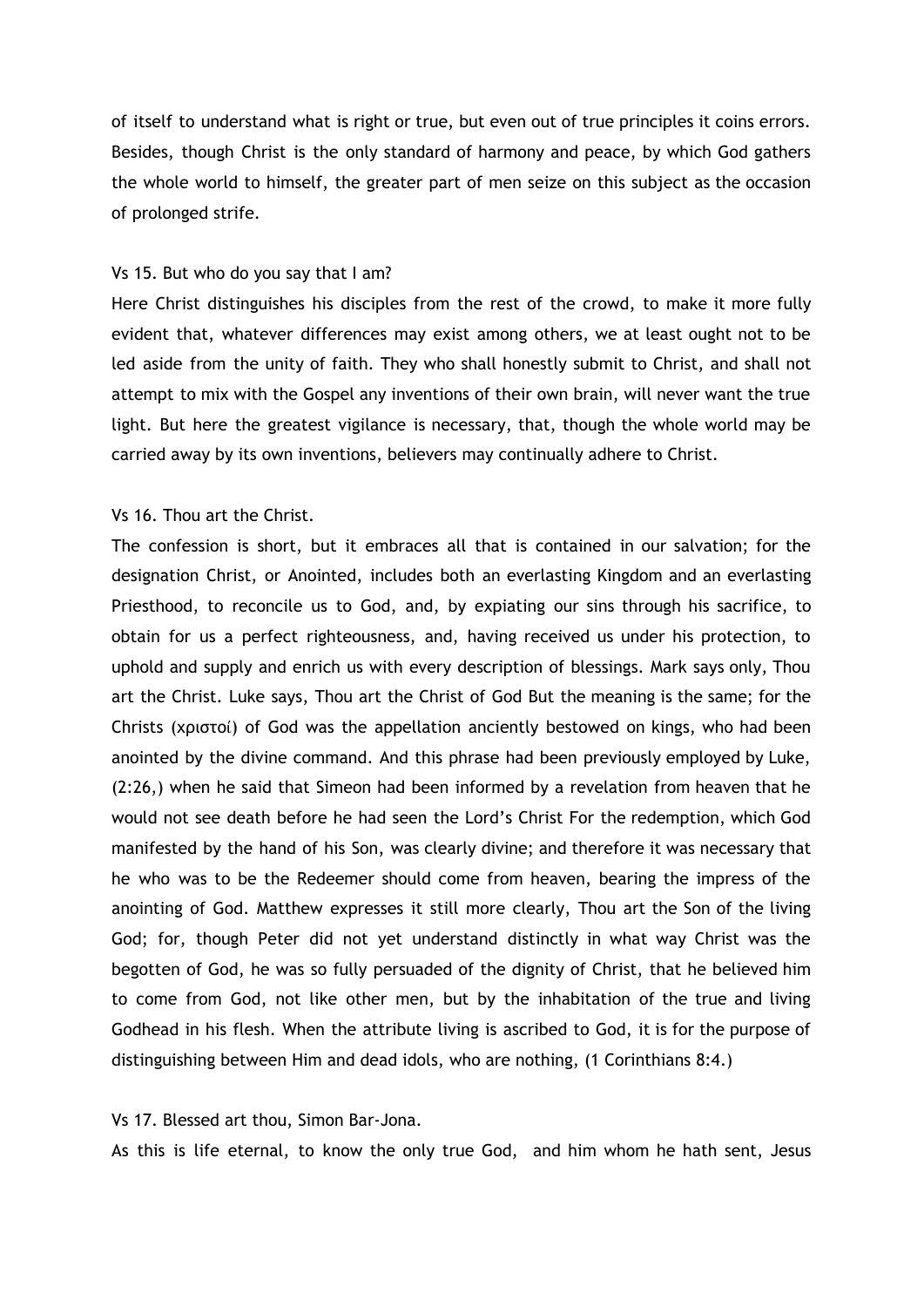Christ, (John 17:3,) Christ justly pronounces him to be blessed who has honestly made such a confession. This was not spoken in a peculiar manner to Peter alone, but our Lord's purpose was, to show in what the only happiness of the whole world consists. That every one may approach him with greater courage, we must first learn that all are by nature miserable and accursed, till they find a remedy in Christ. Next, we must add, that whoever has obtained Christ wants nothing that is necessary to perfect happiness, since we have no right to desire any thing better than the eternal glory of God, of which Christ puts us in possession.

## Flesh and blood hath not revealed it to thee.

In the person of one man Christ reminds all that we must ask faith from the Father, and acknowledge it to the praise of his grace; for the special illumination of God is here contrasted with flesh and blood. Hence we infer, that the minds of men are destitute of that sagacity which is necessary for perceiving the mysteries of heavenly wisdom which are hidden in Christ; and even that all the senses of men are deficient in this respect, till God opens our eyes to perceive his glory in Christ. Let no man, therefore, in proud reliance on his own abilities, attempt to reach it, but let us humbly suffer ourselves to be inwardly taught by the Father of Lights, (James 1:17,) that his Spirit alone may enlighten our darkness. And let those who have received faith, acknowledging the blindness which was natural to them, learn to render to God the glory that is due to Him.

#### Vs 18. And I say to thee.

By these words Christ declares how highly he is delighted with the confession of Peter, since he bestows upon it so large a reward. For, though he had already given to his disciple, Simon, the name of Peter, (Matthew 10:2; John 1:42,) and had, out of his undeserved goodness, appointed him to be an apostle, yet these gifts, though freely bestowed, are here ascribed to faith as if they had been a reward, which we not infrequently find in Scripture. Peter receives a twofold honor, the former part of which relates to his personal advantage, and the latter to his office as an Apostle.

Thou art Peter. By these words our Lord assures him that it was not without a good reason that he had formerly given him this name, because, as a living stone (1 Peter 2:5) in the temple of God, he retains his steadfastness. This extends, no doubt, to all believers, each of whom is a temple of God, (l Corinthians 6:19,) and who, united to each other by faith, make together one temple, (Ephesians 2:21.) But it denotes also the distinguished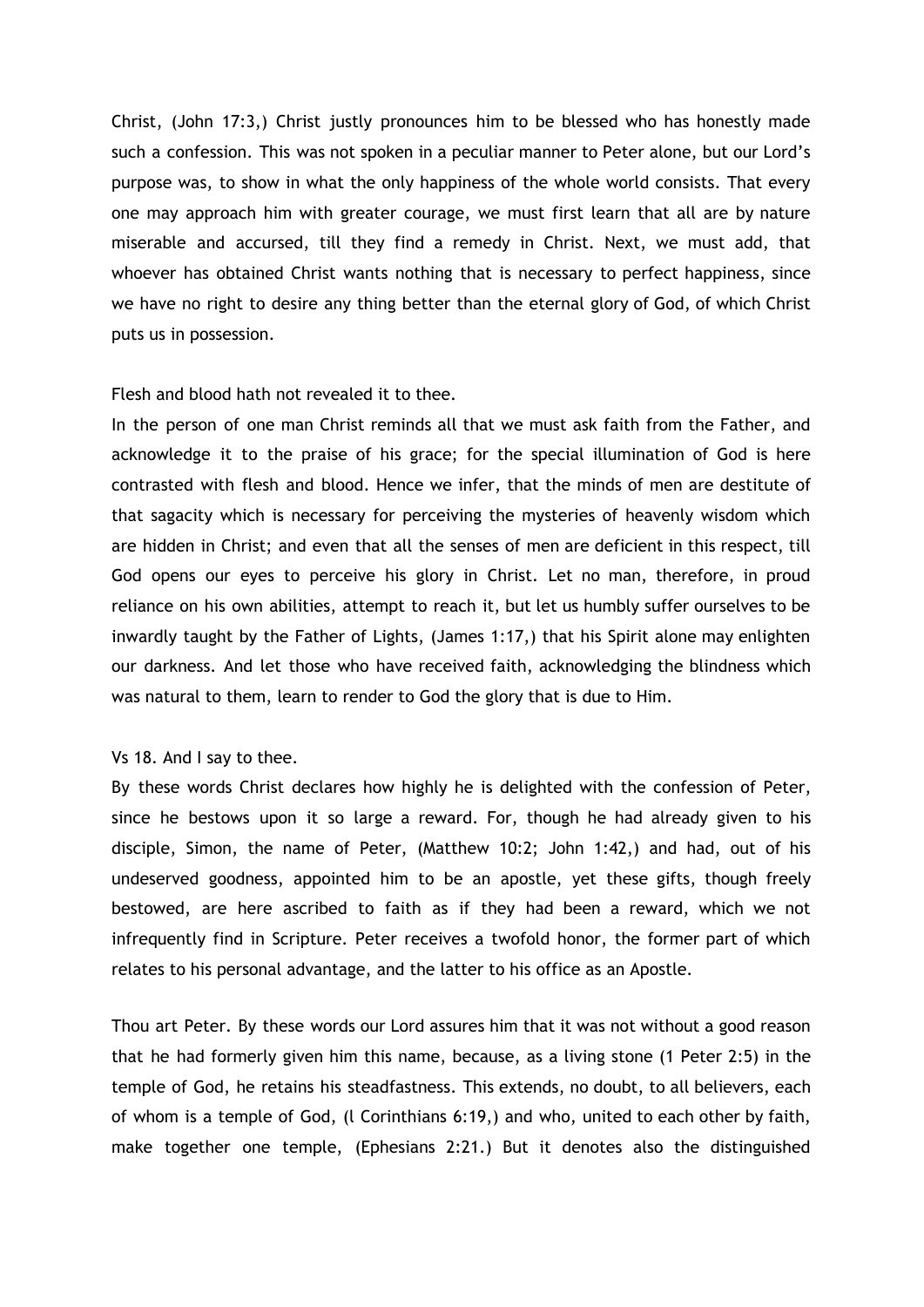excellence of Peter above the rest, as each in his own order receives more or less, according to the measure of the gift of Christ, (Ephesians 4:7.)

#### And on this rock.

Hence it is evident how the name Peter comes to be applied both to Simon individually, and to other believers. It is because they are founded on the faith of Christ, and joined together, by a holy consent, into a spiritual building, that God may dwell in the midst of them, (Ezekiel 43:7.) For Christ, by announcing that this would be the common foundation of the whole Church, intended to associate with Peter all the godly that would ever exist in the world. "You are now," said he, "a very small number of men, and therefore the confession which you have now made is not at present supposed to have much weight; but ere long a time will arrive when that confession shall assume a lofty character, and shall be much more widely spread." And this was eminently fitted to excite his disciples to perseverance, that though their faith was little known and little esteemed, yet they had been chosen by the Lord as the first-fruits, that out of this mean commencement there might arise a new Church, which would prove victorious against all the machinations of hell.

### Shall not prevail against it.

The pronoun it (αὐτὢς) may refer either to faith or to the Church; but the latter meaning is more appropriate. Against all the power of Satan the firmness of the Church will prove to be invincible, because the truth of God, on which the faith of the Church rests, will ever remain unshaken. And to this statement corresponds that saying of John,

This is the victory which overcometh the world, your faith, (1 John 5:4.) It is a promise which eminently deserves our observation, that all who are united to Christ, and acknowledge him to be Christ and Mediator, will remain to the end safe from all danger; for what is said of the body of the Church belongs to each of its members, since they are one in Christ. Yet this passage also instructs us, that so long as the Church shall continue to be a pilgrim on the earth, she will never enjoy rest, but will be exposed to many attacks; for, when it is declared that Satan will not conquer, this implies that he will be her constant enemy. While, therefore, we rely on this promise of Christ, feel ourselves at liberty to boast against Satan, and already triumph by faith over all his forces; let us learn, on the other hand, that this promise is, as it were, the sound of a trumpet, calling us to be always ready and prepared for battle. By the word gates (πύλαι) is unquestionably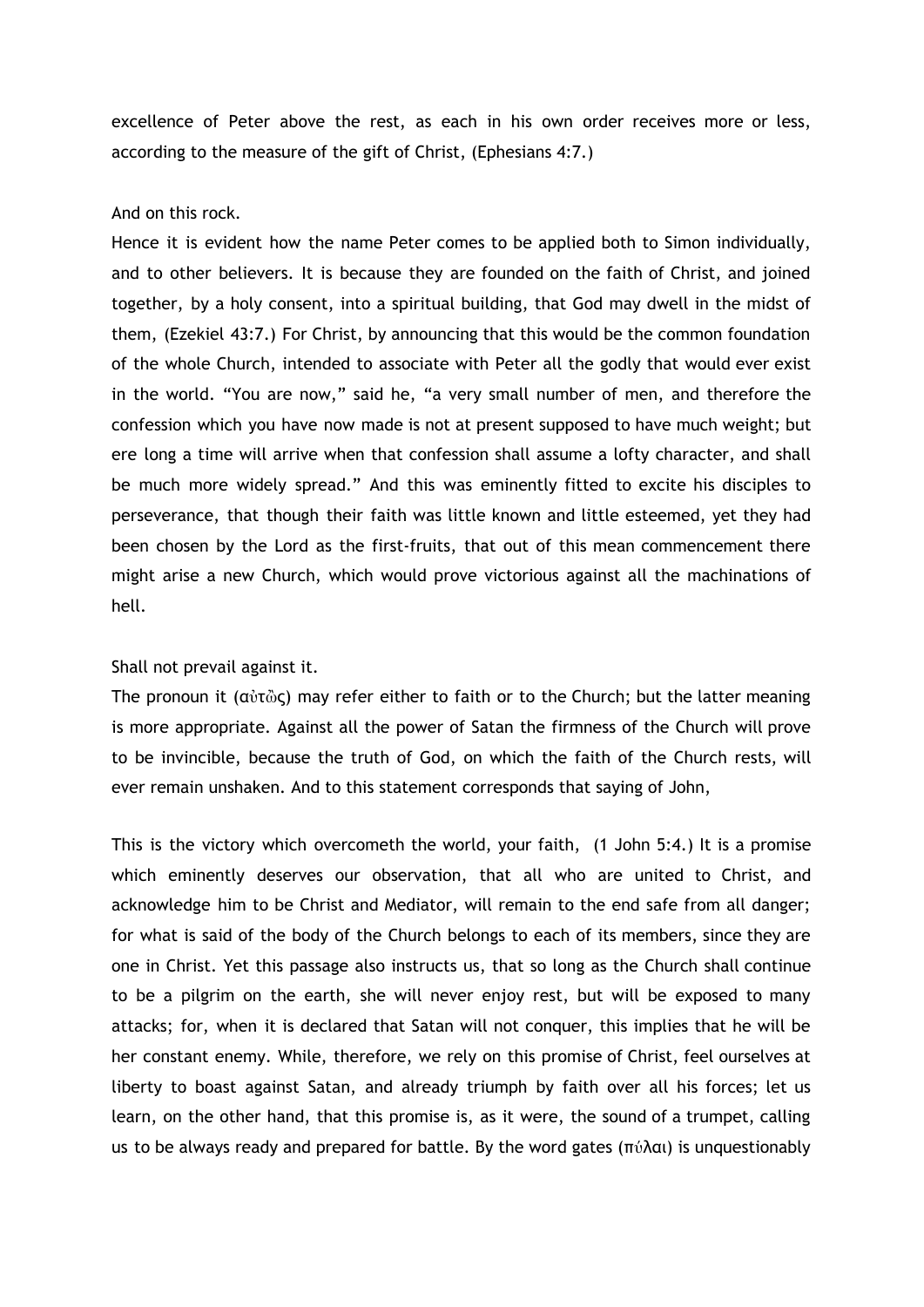meant every kind of power and of weapons of war.

### Vs 19. And I will give thee the keys

Here Christ begins now to speak of the public office, that is, of the Apostleship, which he dignifies with a twofold title. First, he says that the ministers of the Gospel are porters, so to speak, of the kingdom of heaven, because they carry its keys; and, secondly, he adds, that they are invested with a power of binding and loosing, which is ratified in heaven. The comparison of the keys is very properly applied to the office of teaching; as when Christ says (Luke 11:52) that the scribes and Pharisees, in like manner, have the key of the kingdom of heaven, because they are expounders of the law. We know that there is no other way in which the gate of life is opened to us than by the word of God; and hence it follows that the key is placed, as it were, in the hands of the ministers of the word.

Those who think that the word keys is here used in the plural number, because the Apostles received a commission not only to open but also to shut, have some probability on their side; but if any person choose to take a more simple view of the meaning, let him enjoy his own opinion. Here a question arises, Why does the Lord promise that he will give to Peter what he appeared to have formerly given him by making him an Apostle? But this question has been already answered, when I said that the twelve were at first (Matthew 10:5) nothing more than temporary preachers, and so, when they returned to Christ, they had executed their commission; but after that Christ had risen from the dead, they then began to be appointed to be ordinary teachers of the Church. It is in this sense that the honor is now bestowed for the future.

Whatsoever thou shalt bind on earth. The second metaphor, or comparison, is intended directly to point out the forgiveness of sins; for Christ, in delivering us, by his Gospel, from the condemnation of eternal death, looses the cords of the curse by which we are held bound. The doctrine of the Gospel is, therefore, declared to be appointed for loosing our bonds, that, being loosed on earth by the voice and testimony of men, we may be actually loosed in heaven. But as there are many who not only are guilty of wickedly rejecting the deliverance that is offered to them, but by their obstinacy bring down on themselves a heavier judgment, the power and authority to bind is likewise granted to the ministers of the Gospel. It must be observed, however, that this does not belong to the nature of the Gospel, but is accidental; as Paul also informs us, when, speaking of the